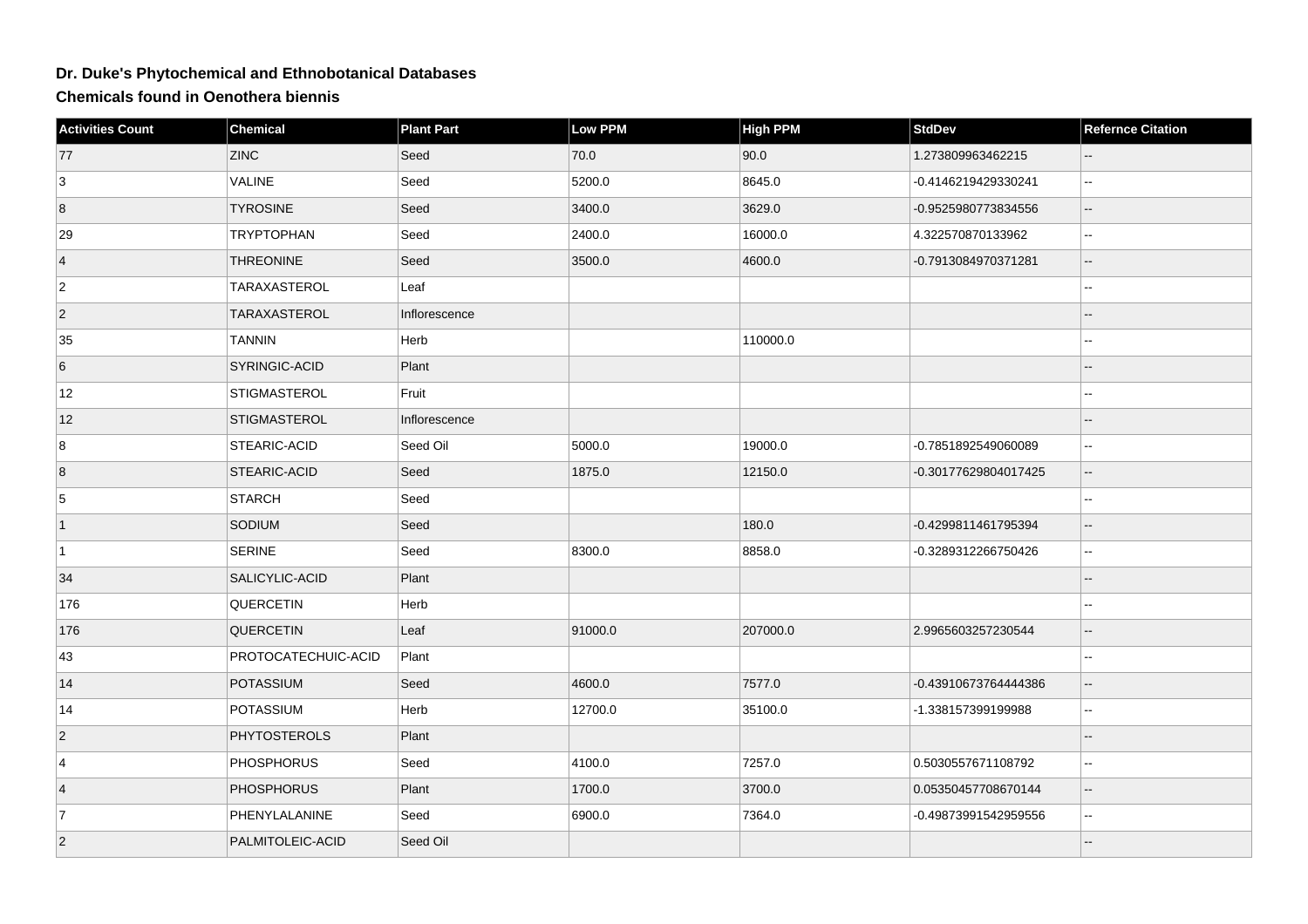| <b>Activities Count</b> | <b>Chemical</b>                   | <b>Plant Part</b> | <b>Low PPM</b> | High PPM | <b>StdDev</b>         | <b>Refernce Citation</b> |
|-------------------------|-----------------------------------|-------------------|----------------|----------|-----------------------|--------------------------|
| 13                      | PALMITIC-ACID                     | Seed Oil          | 17000.0        | 86000.0  | -0.6373307859084272   | $\sim$                   |
| 13                      | PALMITIC-ACID                     | Seed              | 7500.0         | 31590.0  | -0.047796848868014136 | $\mathbf{L}$             |
| 13                      | P-HYDROXY-BENZOIC-<br><b>ACID</b> | Plant             |                |          |                       |                          |
| 25                      | P-COUMARIC-ACID                   | Leaf              |                |          |                       | $\overline{a}$           |
| 18                      | OLEIC-ACID                        | Seed Oil          | 22000.0        | 119000.0 | -1.0563882952435122   | Ξ.                       |
| 18                      | OLEIC-ACID                        | Seed              | 15000.0        | 50000.0  | -0.5680708540773698   | $\overline{\phantom{a}}$ |
| 18                      | OLEIC-ACID                        | Seed Essent. Oil  |                | 120000.0 | -0.7071067811865472   | $\mathbf{u}$             |
| $\vert$ 1               | OENOTHEIN-A                       | Leaf              |                | 1250.0   |                       | $\overline{\phantom{a}}$ |
| 4                       | O-COUMARIC-ACID                   | Plant             |                |          |                       | $\overline{a}$           |
| $\overline{2}$          | NEO-CHLOROGENIC-ACID              | Leaf              |                |          |                       |                          |
| 6                       | MYRISTIC-ACID                     | Seed              |                |          |                       |                          |
| 3                       | <b>MUCILAGE</b>                   | Plant             |                |          |                       | $\overline{a}$           |
| 15                      | <b>METHIONINE</b>                 | Seed              | 5400.0         | 5763.0   | 0.3739533200121928    | $\sim$ $\sim$            |
| 14                      | <b>MANGANESE</b>                  | Seed              | 5.0            | 168.0    | 1.4260322978622513    | $\overline{a}$           |
| 65                      | MAGNESIUM                         | Seed              | 4300.0         | 5300.0   | 0.9300089168542945    | $\ddotsc$                |
| 65                      | <b>MAGNESIUM</b>                  | Herb              | 2700.0         | 3900.0   | -0.7287122016415516   | $\overline{\phantom{a}}$ |
| $\overline{4}$          | <b>LYSINE</b>                     | Seed              | 3100.0         | 3842.0   | -1.1184020033617263   | $\mathbf{u}$             |
| 21                      | <b>LUPEOL</b>                     | Inflorescence     |                |          |                       |                          |
| 21                      | <b>LUPEOL</b>                     | Fruit             |                |          |                       | $\mathbf{u}$             |
| 27                      | LINOLEIC-ACID                     | Seed Essent. Oil  |                | 710000.0 | 1.3701812176212669    | $\overline{\phantom{a}}$ |
| 27                      | LINOLEIC-ACID                     | Seed Oil          | 177000.0       | 747000.0 | 1.3995386909817178    | $\sim$                   |
| 27                      | LINOLEIC-ACID                     | Seed              | 121500.0       | 227798.0 | 1.033962263778994     | $\overline{\phantom{a}}$ |
| 13                      | <b>LIGNIN</b>                     | Seed              |                | 160000.0 | 2.0364308751166993    | $\sim$                   |
| $ 2\rangle$             | <b>LEUCINE</b>                    | Seed              | 8700.0         | 10780.0  | -0.6031673733578486   | $\overline{\phantom{a}}$ |
| 75                      | KAEMPFEROL                        | Leaf              |                |          |                       |                          |
| $\overline{3}$          | <b>ISOLEUCINE</b>                 | Seed              | 4100.0         | 5870.0   | -0.5897174494201396   | $\overline{a}$           |
| $\,6$                   | <b>IRON</b>                       | Seed              | 94.0           | 390.0    | 1.1114285262814996    | $\sim$ $\sim$            |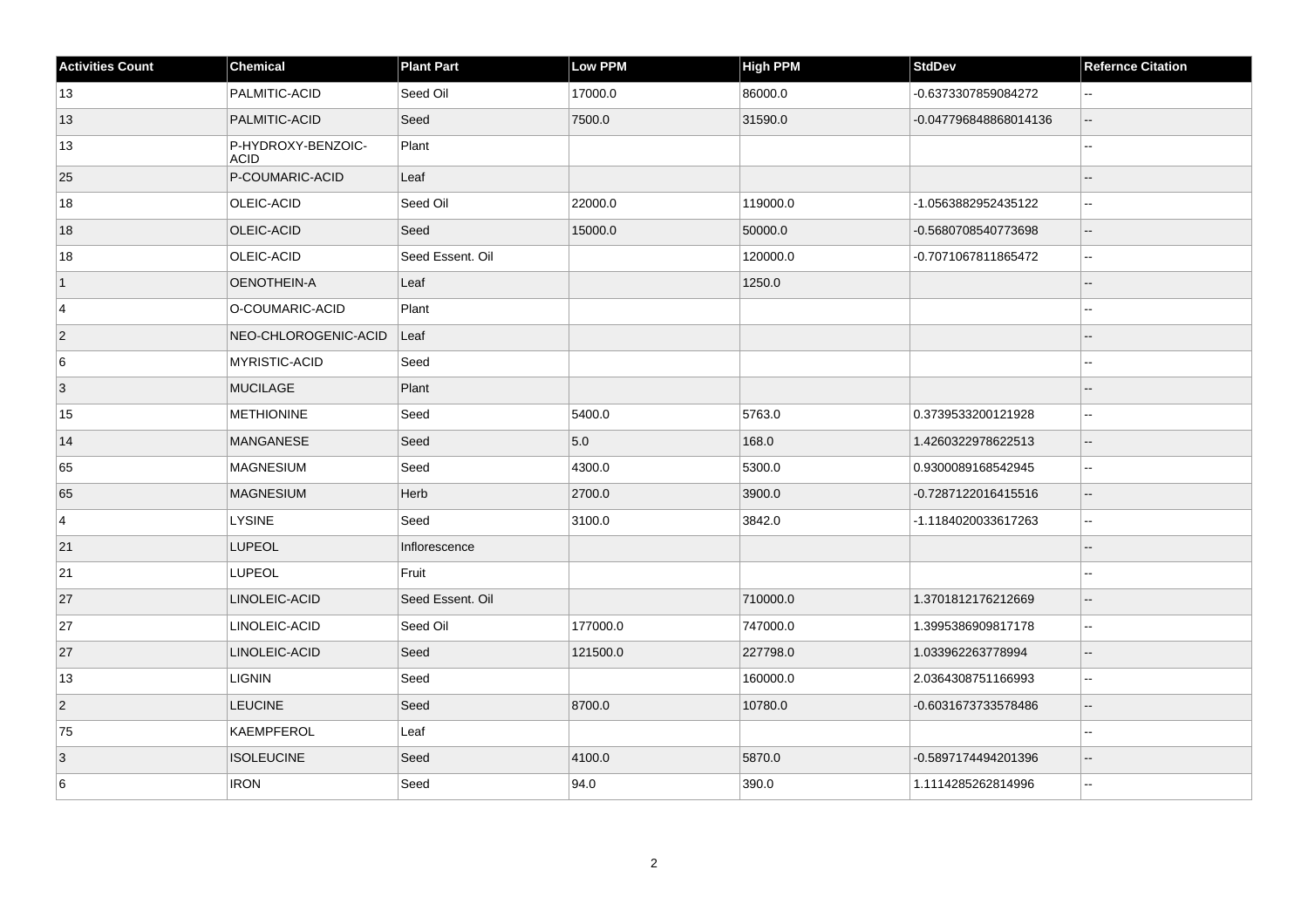| <b>Activities Count</b> | <b>Chemical</b>      | <b>Plant Part</b> | <b>Low PPM</b> | High PPM | <b>StdDev</b>        | <b>Refernce Citation</b> |
|-------------------------|----------------------|-------------------|----------------|----------|----------------------|--------------------------|
| $\vert$ 7               | <b>HISTIDINE</b>     | Seed              | 3700.0         | 3949.0   | -0.5782408006035382  |                          |
| 12                      | <b>GLYCINE</b>       | Seed              | 10500.0        | 11206.0  | 0.03669673170359155  | $\sim$ $\sim$            |
| 8                       | <b>GLUTAMIC-ACID</b> | Seed              | 26300.0        | 28068.0  | -0.5757036221626196  | $\overline{\phantom{a}}$ |
| 8                       | <b>GENTISIC-ACID</b> | Plant             |                |          |                      | $\sim$                   |
| 14                      | GAMMA-TOCOPHEROL     | Seed              | 28.0           | 200.0    | -0.5678069938930681  | $\sim$                   |
| 20                      | GAMMA-LINOLENIC-ACID | Seed Essent. Oil  |                | 80000.0  | -1.3934660285832352  | $\mathbf{L}$             |
| 20                      | GAMMA-LINOLENIC-ACID | Seed Oil          | 19000.0        | 403000.0 | 1.0                  | $\sim$                   |
| 20                      | GAMMA-LINOLENIC-ACID | Seed              | 4860.0         | 48600.0  | 0.014450187219169939 | $\sim$ $\sim$            |
| 62                      | <b>GALLIC-ACID</b>   | Leaf              |                |          |                      |                          |
| 62                      | GALLIC-ACID          | Plant             |                |          |                      |                          |
| 15                      | <b>FIBER</b>         | Seed              |                | 429000.0 | 2.3232206665600197   | $\overline{\phantom{a}}$ |
| 15                      | <b>FIBER</b>         | Plant             | 156000.0       | 234000.0 | 0.08275837533773212  | $\ddotsc$                |
| 61                      | <b>FERULIC-ACID</b>  | Plant             |                |          |                      | $\overline{\phantom{a}}$ |
| $\overline{2}$          | <b>ERUCIC-ACID</b>   | Seed              |                |          |                      | $\sim$                   |
| 51                      | ELLAGIC-ACID         | Leaf              |                |          |                      |                          |
| $\vert$ 2               | DIGALLIC-ACID        | Leaf              |                |          |                      |                          |
| 9                       | <b>DELPHINIDIN</b>   | Leaf              |                |          |                      | $\sim$                   |
| $\overline{2}$          | <b>CYSTINE</b>       | Seed              | 3400.0         | 3629.0   | 0.3332591122362739   | $\sim$                   |
| 7                       | CYCLOARTENOL         | Seed              | 62.0           | 133.0    | 1.0                  | $\overline{\phantom{a}}$ |
| 12                      | <b>COPPER</b>        | Seed              | 11.0           | 13.0     | -0.1645816165812568  | $\ddotsc$                |
| $\vert$ 1               | <b>CELLULOSE</b>     | Seed              |                | 270000.0 | 1.6470502589214908   | $\overline{\phantom{a}}$ |
| $\vert$ 2               | <b>CAMPESTEROL</b>   | Inflorescence     |                |          |                      |                          |
| $\overline{2}$          | <b>CAMPESTEROL</b>   | Fruit             |                |          |                      |                          |
| $\overline{2}$          | <b>CAMPESTEROL</b>   | Seed              | 103.0          | 220.0    | -0.16771024103568802 | $\sim$                   |
| 28                      | CALCIUM              | Seed              | 12700.0        | 18000.0  | 2.5443203311345783   | $-$                      |
| 28                      | CALCIUM              | Plant             | 12100.0        | 23400.0  | 1.0494074625143026   | $\sim$                   |
| 102                     | CAFFEIC-ACID         | Leaf              |                |          |                      |                          |